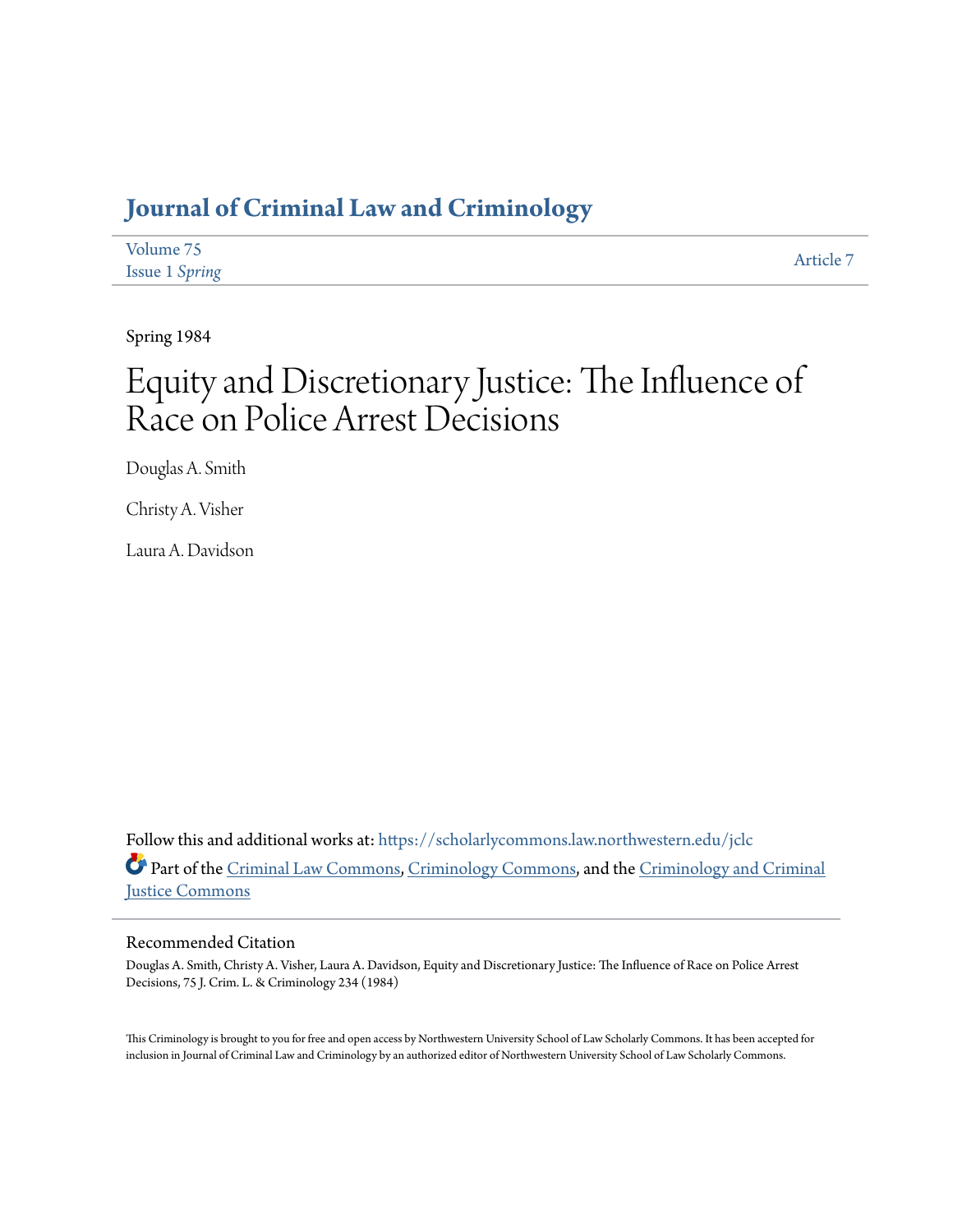# **EQUITY AND DISCRETIONARY JUSTICE: THE INFLUENCE OF RACE ON POLICE ARREST DECISIONS\***

# **DOUGLAS A. SMITH\*\* CHRISTY A. VISHER\*\*\* LAURA A. DAVIDSON\*\*\*\***

## I. INTRODUCTION

This paper examines the degree to which race influences police arrest decisions. Two types of possible racial bias are examined. The first, most often addressed in previous research, is suspect-directed and examines whether blacks are more likely to be arrested than whites. The second type of police bias is victim-directed and examines whether police are equally responsive to black and white victims of crime. We found little evidence of suspect-directed racial bias. Our analysis does indicate, however, that police are more responsive to white victims of crime. The implications of these findings for the equitable administration of justice are then considered.

#### II. THE POTENTIAL FOR BIAS IN POLICE ARREST DECISIONS

Since the discovery of police discretion, scholars have debated the equity of police decisionmaking. The discretionary nature of policing, coupled with the powerful implications of police discretion in the justice system, defines the primary issue of concern: whether decisions to arrest are influenced by suspect characteristics such as race, sex, and age. In light of the potentially severe social, economic, and legal consequences faced by arrestees, it is of singular concern that such decisions be in-

**<sup>\*</sup>** We would like to express our appreciation to Professor Roger Parks of the School for Public and Environmental Affairs at Indiana University for making the Police Services Study data available to us and for providing support and encouragement for this research.

**<sup>\*\*</sup>** Assistant Professor, Institute of Criminology, University of Maryland. Ph.D., (Sociology) Indiana University, **1982;** M.A., Indiana University, **1980;** B.A., Florida Atlantic University, **1978.**

**<sup>\*\*\*</sup>** Research Fellow, National Research Council, Washington, **D.C.** Ph.D. (Sociology) **In**diana University, **1982;** M.A., Indiana University; B.A., Trinity University, **1978.**

**<sup>\*\*\*\*</sup> Ph.D.** student, Institute of Criminology, University of Maryland. M.A. (Criminology) Florida State University, **1977;** B.A., Florida State University, **1975.**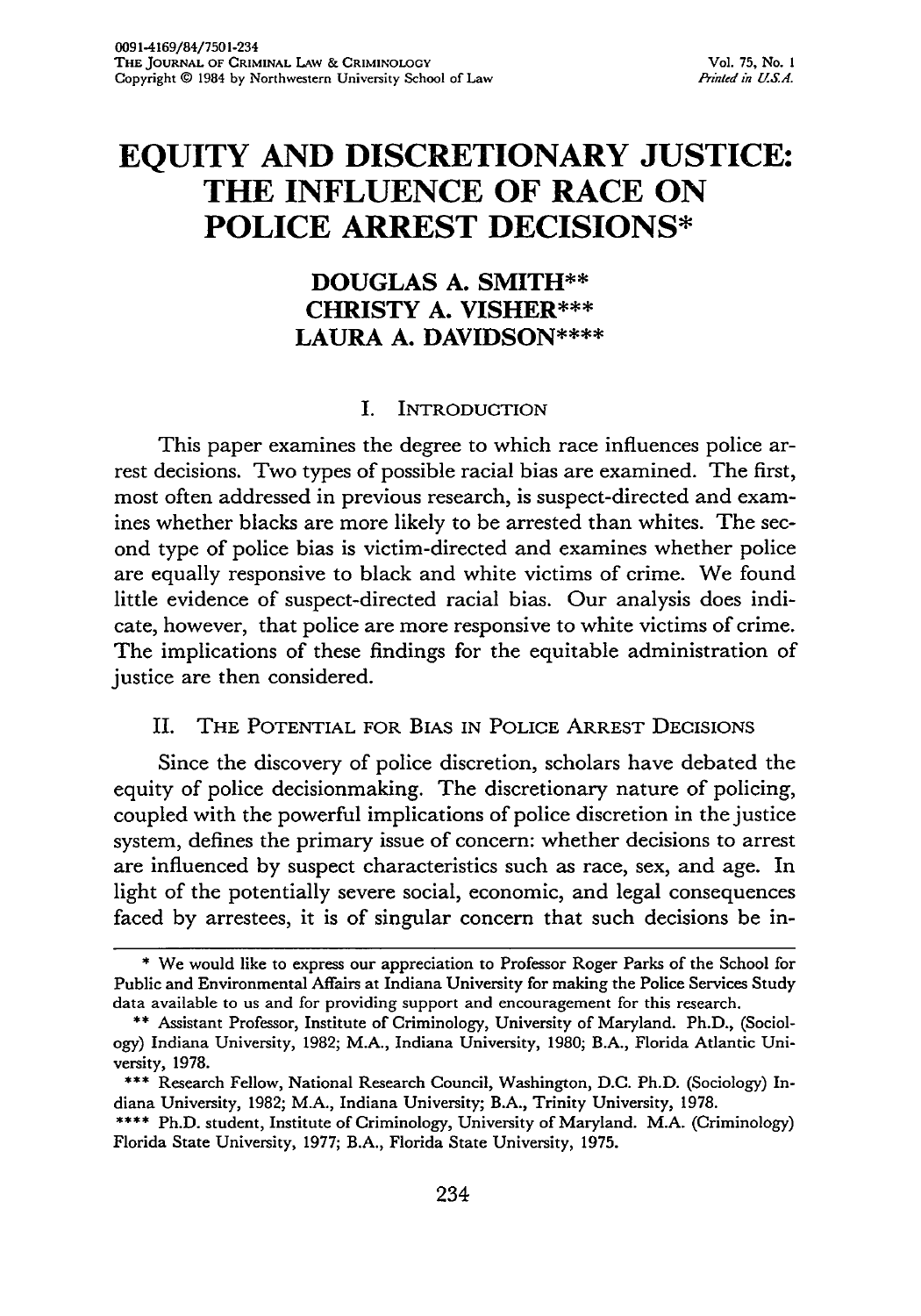1984]

dependent of status characteristics of suspected offenders. Thus, the discretionary nature of police decisionmaking poses a constant challenge to fair and impartial application of law.<sup>1</sup> Indeed, a system of justice which grants broad discretionary power to legal officials invites selective application of law.

Whether police discretion results in discrimination is the essence of current debates regarding police decisionmaking. Some argue that the less powerful members of society are disadvantaged by the discretionary process of defining and responding to criminal conduct, often citing the racial imbalance in arrested populations as support for this position.<sup>2</sup> Others maintain that racial disproportionality in arrest and imprisonment figures is not *prima facie* evidence of racial discrimination. Racial differences instead may reflect actual differences in rates of offending.<sup>3</sup> Alternatively, the racial imbalance of arrestees may reflect the correlation between race and other factors related to arrest, such as differences in suspect demeanor.<sup>4</sup>

The following analysis attempts to reach an empirically grounded understanding of the influence of race on police arrest decisions. Two independent samples of police-citizen encounters are analyzed: one without complainants and one with both suspects and victims. In addition to race, other measured variables include the type of offense, demographic characteristics of offenders, relationship between suspects and victims, and complainant's preference for arrest or nonarrest. The analysis considers selected contextual factors such as the socio-economic status of neighborhoods in which the police-citizen encounters occur and the degree of bureaucratization of the police agencies handling the problem.

#### A. STUDIES OF RACIAL BIAS IN ARREST

In the growing literature on arrest discretion, considerable attention is devoted to the suspect's race.5 Despite the volume of research on

**<sup>1</sup>** M. **GOTTFREDSON** & D. **GOTrFREDSON,** DECISION **MAKING** IN CRIMINAL **JUSTICE,** 61- **98** (1980).

*<sup>2</sup> See, e.g.,* W. CHAMBLISS, CRIME **AND** THE **LEGAL PROCESS** (1969); R. **QUINNEY, THE SOCIAL** REALITY OF CRIME 104-05, 129-30 (1970); **E. SCHUR,** LABELING DEvIANT BEHAVIOR (1971); A. TURK, CRIMINALITY **AND** LEGAL ORDER 96-97 (1969).

**<sup>3</sup>** Blumstein, *On the RacialDisportionali of United States'Prison Populations,* 73 **J. CRIM.** L. & CRIMINOLOGY 1259, 1280-81 (1982).

<sup>4</sup> Sykes & Clark, *A Theory of Deference Exchange in Police-Civilian Encounters,* 81 AM. J. Soc. **584 (1975).**

*<sup>5</sup> See, e.g.,* Black & Reiss, *Pattemr of Behavior in Police and Citizen Transactions,* in 2 **STUDIES** IN CRIME **AND** LAW **ENFORCEMENT IN** MAJOR METROPOLITAN **AREAS,** 1-139 (1967); Black & Reiss, *Police Control ofJuveniles,* 35 AM. Soc. REv. **63** (1970); Hepburn, *Race andthe Decision to Arrest: An Ana~ysis of Warrants Issued,* 15 J. RESEARCH CRIME & **DELINQ.** 54 (1978); Lundman, Sykes & Clark, *Police Control of Juveniles: A Replication*, 15 J. RESEARCH CRIME &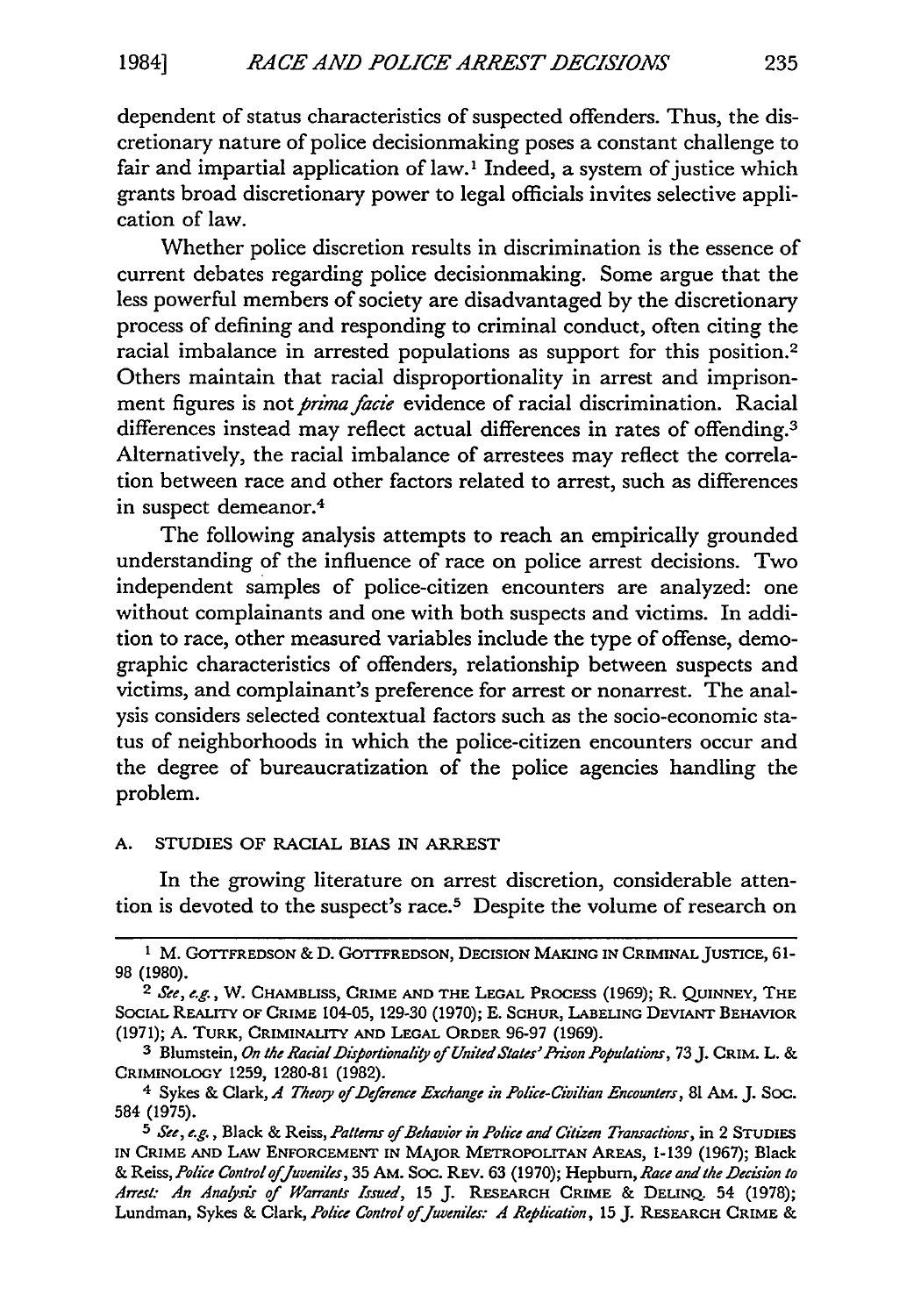this topic, however, the relationship between race and arrest remains problematic. While it is generally agreed that blacks are more likely to be arrested than whites, there is no consensus on explanations for this disparity. An early study of police arrest decisions found blacks more likely to be arrested than whites in both proactive and reactive encounters in three urban police departments.<sup>6</sup> In citizen-initiated encounters, police arrested twenty-eight percent of black suspects and only twelve percent of whites. A similar, although smaller, racial differential was discovered in police-initiated encounters.7 Additionally, subsequent analysis of these same data revealed that the racial disparity in arrest was independent of offense seriousness.<sup>8</sup> Thus, early evidence indicated that racial differences in arrest could not be explained by source of encounter-whether citizen- or police-initiated-or offense seriousness.

Later analysis, however, found that the race/arrest relationship was artifactual. Based on an analysis of 281 encounters, Black and Reiss found that while police arrested twenty-one percent of black juveniles they encountered compared to only eight percent of white juveniles, this difference was attributable to variation in the dispositional preferences of complainants.<sup>9</sup> Black victims apparently requested police officers to arrest more often than white complainants.<sup>10</sup> Black and Reiss concluded that "while police behavior follows the same patterns for Negro and white juveniles, differential outcomes arise from differences in *citizen* behavior."<sup>11</sup> Since most victim-offender dyads are racially homogeneous, the victim's behavior increased the rate at which black juveniles were arrested. A similar explanation for the racial disparity in arrest was offered by Lundman and his associates, who analyzed 200 policejuvenile contacts and concluded that "the higher rate of arrest for black juveniles is attributable to black complainants who lobby for formal police action."<sup>12</sup>

Additionally, some research indicates that the racial disparity in arrest reflects more antagonistic behavior of black suspects toward police. Black argued that racial differentials are a function of the relatively higher rate at which black suspects display disrespect toward the

DELINQ. 74 (1978); Smith & Visher, *Street-Level Justice: Situational Determinants of Police Arrest Decisions,* 29 Soc. PROBS. 167 (1981).

<sup>6</sup> Black & Reiss, *Patterns of Behavior, supra* note 5.

*<sup>7</sup> Id.* at 76, Table 13.

**<sup>8</sup>** D. Black, Police Encounters and Social Organization: An Observational Study (1968) (unpublished doctoral dissertation, University of Michigan).

**<sup>9</sup>** Black & Reiss, *Police Control, supra* note **5.**

*<sup>10</sup> Id.* at 68-72.

**<sup>11</sup>***Id.* at 72.

<sup>12</sup> Lundman, Sykes & Clark, *supra* note 5, at 84.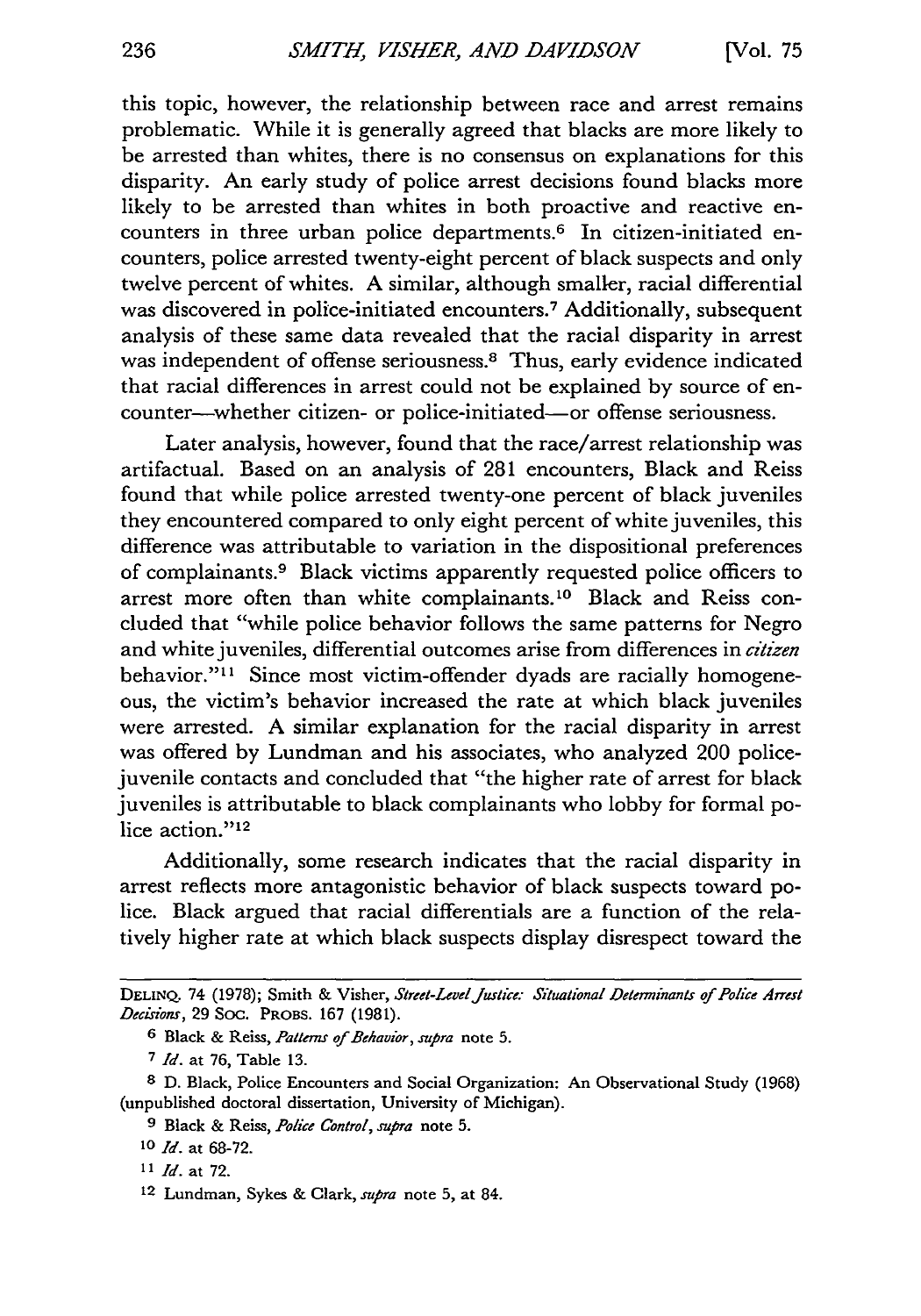police.13 Thus, while racial differences in arrest appear to be independent of offense seriousness or source of encounter, they may reflect a more punitive orientation of black complainants or a more disrespectful demeanor among black suspects.

In another study, Hepburn found that blacks were arrested on less stringent legal criteria. 14 Hepburn analyzed the prosecutorial refusal rate for warrant applications in a major mid-western city in 1974. He argued that a high rate of refusals to prosecute indicated that arrests were being made for purposes other than law enforcement, such as harassment. Racial bias in these data was inversely related to the seriousness of the offense and was independent of age and sex. Thus, Hepburn concluded that "[t]he findings of this analysis strongly support the hypothesis that nonwhites are more likely than whites to be arrested under circumstances that will not constitute sufficient grounds for prosecution."<sup>15</sup>

Furthermore, some scholars argue that considerable interorganizational variation may exist in the extent to which race influences arrest decisions. In the classic statement of this position, Wilson argued that in some police agencies, distributive justice is the norm, while others apply the law uniformly.<sup>16</sup> More importantly, certain structural characteristics of police agencies, such as bureaucratization and professionalism, may indicate the operational philosophy which guides discretionary decisionmaking of the organization. 17 Increased bureaucratization may result in more equitable application of the law.18

Two additional studies are relevant to this issue. Johnson, Peterson, and Wells calculated arrest probabilities for marijuana use across police departments in three cities-Chicago, Washington, D.C., and Omaha-normed on the population of marijuana users estimated from self-report data.<sup>19</sup> In comparing expected to actual probabilities of arrest, they found that blacks were significantly more likely to be arrested in Chicago, but uncovered no evidence of racial bias in the other cities.<sup>20</sup>

**<sup>13</sup>**Black, *The Social Organization of Arrest,* 23 **STAN.** L. REv. 1087 **(1971).**

<sup>14</sup> Hepburn, *supra* note 5.

**<sup>15</sup>***Id.* at **66.**

**<sup>16</sup>J. WILSON, VARIETIES** OF **POLICE** BEHAVIOR, 157-171 (1968); Wilson, *The Police and the Delinquent in Two Cities,* in **CONTROLLING DELINQUENTS** 9 (S. Wheeler ed. 1968).

**<sup>17</sup> J. WILSON,** VARIETIES OF POLICE BEHAVIOR (1968); Wilson, *Police and the Delinquent, supra* note 16, at 9. For a more recent discussion of this issue, see M. BROWN, WORKING THE **STREET** (1981).

**<sup>18</sup>**Hagan, *Criminal Justice in Rural and Urban Communities: A Study of the Bureaucratization of Justice,* 55 Soc. FORCES 597 (1977) (examining the effect of bureaucratization on the administration of justice in urban and rural communities).

**<sup>19</sup>**Johnson, Peterson & Wells, *Arrest Probabilities for Man)iuana Users* as *Indicators of Selective Law Enforcement,* 83 **Am.** J. SOCIOLOGY 681 (1977).

**<sup>20</sup>** *Id.* at 692.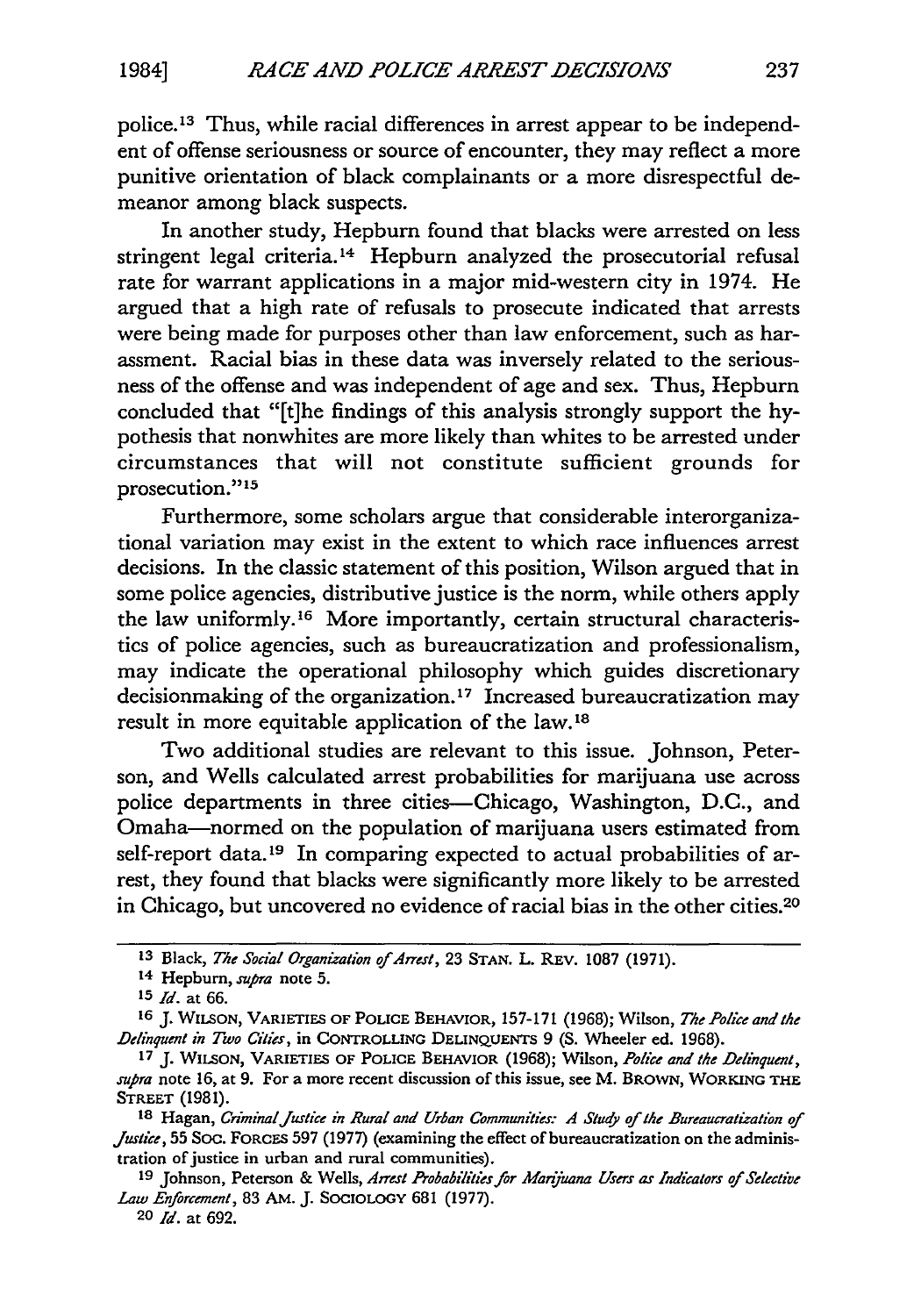Freidrich presented similar evidence of interorganizational variability in the race/arrest relationship in his reanalysis of the Black-Reiss data for three cities.<sup>21</sup> However, while these studies discover heterogeneous race effects across metropolitan departments, they do not identify the organizational characteristics of police agencies which help explain these differences. Thus, extant evidence on interorganizational variation in the race/arrest relationship is inconclusive.

#### B. CLARIFYING THE RACE/ARREST RELATIONSHIP

Collectively, extant research on racial bias in arrest fails to clarify the race/arrest relationship. In part, this reflects the fact that suspect race, the primary focus of past empirical attention, is a confounded variable. Since most victim-offender dyads are racially homogenous,<sup>22</sup> suspect race is a strong, although not perfect, indicator of victim race. Thus, to some extent, examining whether blacks are more likely than whites to be arrested, without considering complainant's race, reflects how police respond to black offenders *and* their victims. This is problematic because police may be less likely to arrest in encounters involving black complainants. Failing to control for a victim's race would underestimate the influence of suspect race on arrest decisions.

Suspect race is also confounded with status characteristics of the neighborhoods in which police-citizen encounters occur. Blacks are more likely to be confronted by police in poorer neighborhoods. Further, some research indicates that offenders encountered in lower status neighborhoods are more likely to be arrested than those encountered in wealthier neighborhoods.<sup>23</sup> If suspects in poorer areas have a greater categorical risk of arrest, then failing to control for this neighborhood effect would overestimate the influence of suspect race on arrest decisions.

Finally, studies of police decisionmaking have predominantly examined large urban police departments. If increasing bureaucratization of police agencies leads to more equity in the administration of arrest discretion, then this research has been conducted in contexts in which racial discrimination should be minimized. Previous studies therefore may have reported conservative estimates of the magnitude of racial bias in arrest decisions.

<sup>21</sup> R. Friedrich, The Impact of Organization, Individual, and Situational Factors on **Po**lice Behavior (1977) (unpublished doctoral dissertation, University of Michigan).

<sup>22</sup> Pittman and Handy, *Pattemrs n Criminal Aggravated Assault,* 55 J. CRIM. L. CRIMINOL-OGY **& POLICE Sci.** 462, 467 (1964); M. **HINDELANG,** CRIMINAL VICTIMIZATION **IN** EIGHT **AMERICAN** CITIES, 182-85 (1976).

**<sup>23</sup>** Hepburn, *supra* note 5, at 69-70; Werthman & Piliavin, *Gang Members and the Police,* in THE POLICE: SIX **SOCIOLOGICAL** ESSAYs 75-83 **(D.** Bordua ed. 1967).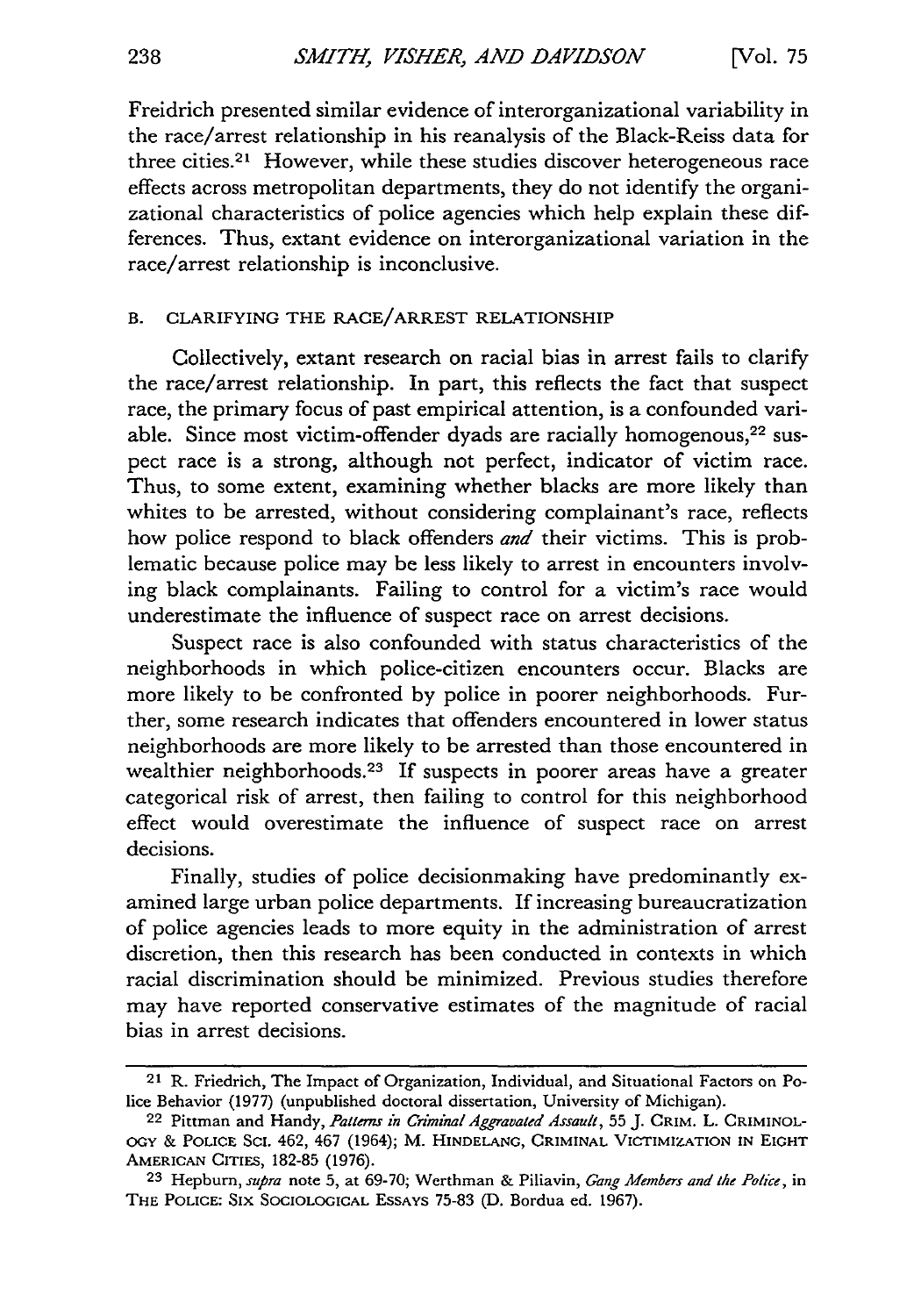The following analysis of the race/arrest relationship is designed to overcome some of these problems, and in so doing offer a clearer assessment of the influence of race on decisions to arrest. First, data used in the following analysis represent police practices across different types of police agencies, ranging from large urban police bureaucracies to smaller agencies. Second, the analysis includes characteristics of neighborhoods in which the encounters occur. This allows estimates of the influence of race on arrest independent of neighborhood characteristics such as socio-economic status. Finally, encounters involving both suspects and complainants are analyzed separately from encounters involving only suspects. This allows for a preliminary disentangling of the effects of the race of suspects from the effects of the race of victims.

#### III. DATA AND VARIABLES

Data used in the following analysis were collected as part of a larger evaluation of police services conducted in 1977.24 The major source of data is direct observations of police-citizen encounters by trained civilian observers riding on 900 patrol shifts in sixty residential neighborhoods. The sample included officers in twenty-four police agencies operating in three Standard Metropolitan Statistical Areas (St. Louis, Missouri, Rochester, New York, and Tampa-St. Petersburg, Florida). A total of 1,435 officers were observed in 5,682 police-citizen encounters. The present study analyzes 611 encounters involving contact with suspected offenders in some type of criminal activity. Thus, the data are comparable to earlier observational studies on police behavior,<sup>25</sup> but richer in contextual variables. For example, there is considerable organizational variability among the departments studied; they range in size from thirteen to over 2,000 sworn officers. In addition, neighborhoods in which police were observed ranged from very poor inner-city areas to more affluent suburban communities. Median annual family income across these neighborhoods ranged from \$4,282 to just under \$23,000.26

The present analysis includes several variables from the observational data. The dependent variable-arrest-is defined as police taking a suspect into custody. Twenty-two percent of encounters with both suspects and victims end in arrest, compared to seventeen percent of

<sup>24</sup> The Police Services Study was conducted under the auspices of the Workshop in Political Theory and Policy Analysis of Indiana University and the Center for Urban and Regional Studies at the University of North Carolina at Chapel Hill. Funding was made possible by the National Science Foundation Grant, GI 43949 and by the National Institute of Justice, Grant 78 **NIAX0020.**

**<sup>25</sup>** Lundman, Sykes & Clark, *supra* note 5; Black & *Reiss, Paltemrs of Behavior, supra* note 5.

**<sup>26</sup>** For a detailed discussion of these data, see **D.** Smith, Invoking the Law: Situational, Community, and Organizational Determinants of Police Arrest Decisions, (1982) (unpublished doctoral dissertation, Indiana University).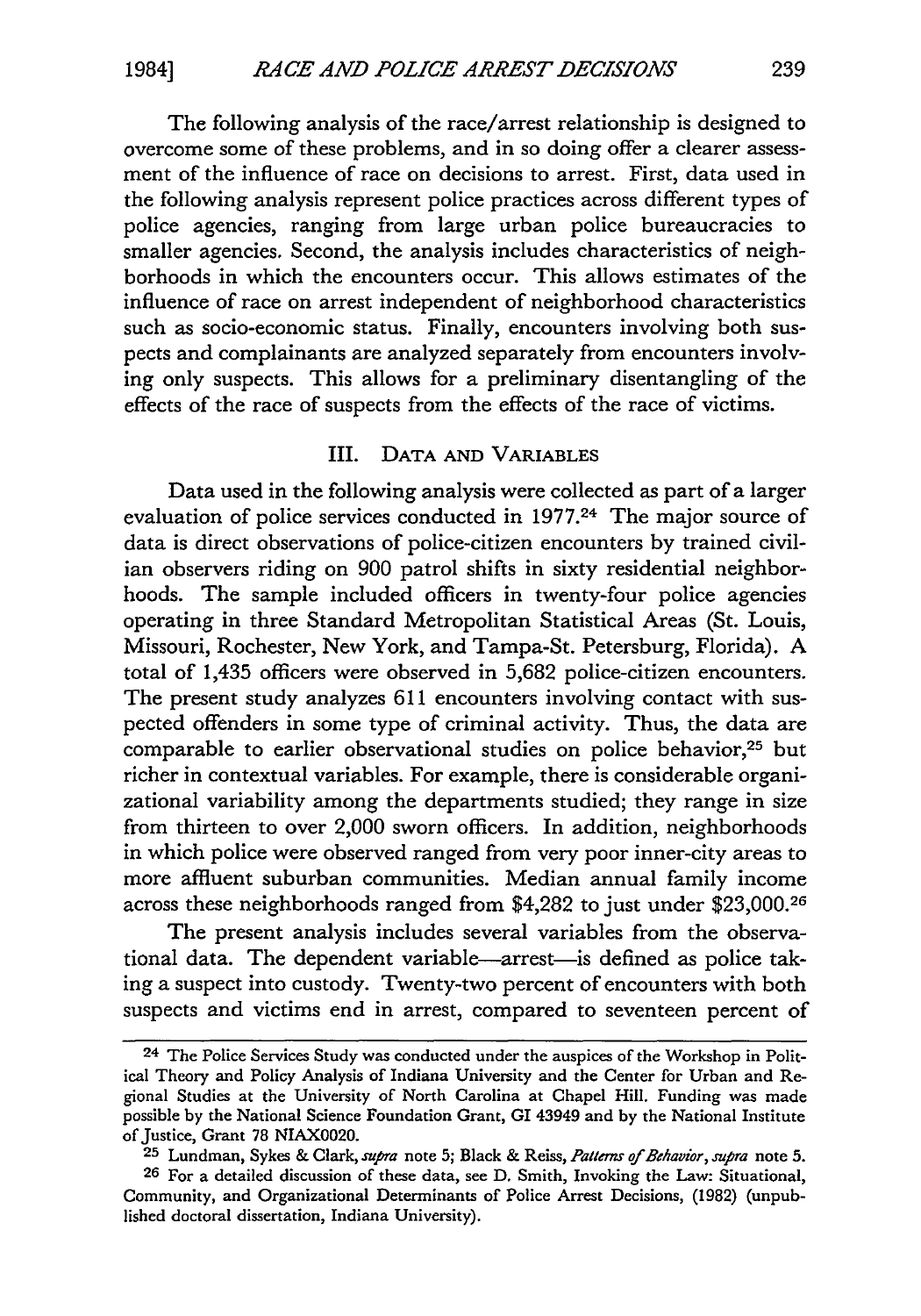|                                 |                                   | $\ddot{\mathsf{x}}$ | $\boldsymbol{\mathsf{x}}$ | $\boldsymbol{\mathsf{x}}$                         | $\overline{\mathbf{x}}$ | X,              | X6              | $\overline{\bf x}$ | $\overline{\mathbf{x}}$ | $\overline{\mathbf{x}}$ | $\overline{\mathbf{x}}$ | $\overline{\mathbf{x}}$ | X12           | X13                                                            | ≪          |
|---------------------------------|-----------------------------------|---------------------|---------------------------|---------------------------------------------------|-------------------------|-----------------|-----------------|--------------------|-------------------------|-------------------------|-------------------------|-------------------------|---------------|----------------------------------------------------------------|------------|
| $\overline{\mathsf{x}}$         | Arrest                            | $\mathbf{r}$        | $\ddot{5}$                | $\overline{a}$                                    | Sc                      | 28              | 35              | š.                 | ೆ.<br>−                 | S,                      |                         |                         |               |                                                                | LT.        |
| $\boldsymbol{\hat{\mathsf{x}}}$ | <b>Black Suspect</b>              | ă.                  | $\Xi$                     | S                                                 | ತ್ತಿ                    | $\ddot{5}$      | $\ddot{=}$      | S.                 | $-0.7$                  | 34                      | $\Xi$                   |                         |               |                                                                | 43         |
| X <sub>3</sub>                  | Male Suspect                      | S                   | $\frac{10}{1}$            | $\ddot{c}$                                        | $-18$                   | ຣຸ              | $-0.4$          | Ş                  | ĉ,                      | $\ddot{\circ}$          | ē                       |                         |               |                                                                | æ.         |
| $\mathsf{x}^4$                  | Age of Suspect                    | $-0$                | $\overline{c}$            | $-02$                                             | $\overline{a}$          | $\frac{18}{16}$ | $-06$           | ຣຸ                 | $\overline{1}$          | $\overline{11}$         | E,                      |                         |               |                                                                | 1.75       |
| $\ddot{x}$                      | Demeanor of<br>Suspect            | $\ddot{5}$          | đ.                        | 80.                                               | Č,                      | $\frac{1}{2}$   | ຣຸ              | ŝ                  | 8                       | Ś                       | $\ddot{5}$              |                         |               |                                                                | $\Xi$      |
| X6                              | Property Offense                  | $\ddot{1}$          | $-06$                     | ອຸ                                                | $-21$                   | Š               | $\ddot{ }$      | $-14$              | $-14$                   | 8.                      | 50.                     |                         |               |                                                                | $\ddot{ }$ |
| X                               | Violent Offense                   | 23                  | 8ġ                        | $\frac{5}{1}$                                     | S                       | Ş               | $-24$           | $\overline{5}$     | $-0.9$                  | S.                      | S.                      |                         |               |                                                                | eo.        |
| x <sub>8</sub>                  | Vice Offense                      |                     |                           |                                                   |                         |                 |                 |                    | $\frac{1}{2}$           | $-0.7$                  | $-0.4$                  |                         |               |                                                                | Sc         |
| $\overline{\mathsf{x}}$         | Poverty Level<br>(Neighborhood)   | ළ                   | 29                        | ី<br>កំ                                           | $\ddot{ }$              | 8Ò.             | $-0.9$          | Ę                  |                         | $\ddot{ }$              | $\frac{15}{2}$          |                         |               |                                                                | 21.66      |
| $\frac{1}{2}$                   | Bureaucratization                 | S.                  | So                        | <u>ვი</u>                                         | දි                      | 8.              | $-15$           | $\frac{4}{1}$      |                         | $\ddot{c}$              | $\frac{0}{1}$           |                         |               |                                                                | $\delta$   |
| $\overline{x}$ 11               | White Victim                      | S.                  | $-72$                     | S                                                 | $-14$                   | ິ່ງ             | $\overline{13}$ | $-10$              |                         | $-35$                   | $\frac{8}{1}$           | $\frac{1}{2}$           |               |                                                                |            |
| X12                             | Victim-Suspect<br>Strangers       | ត្                  | $-57$                     | ē                                                 | $-15$                   | $-0.9$          | 29              | $-06$              |                         | $-06$                   | S                       | $\overline{5}$          | $\frac{1}{2}$ |                                                                |            |
| X13                             | Victim wants<br>arrest            | 27                  | $\overline{5}$            | 14                                                | ວຸ                      | ຣຸ              | ຶ່ງ             | តុ                 |                         | $\frac{1}{2}$           | $\Xi$                   | ð.                      | ິຣ            | $\overline{a}$                                                 |            |
|                                 | Κ                                 | $\mathbb{Z}^2$      | 8                         | <b>PS</b> .                                       | 1.98                    | $\ddot{ }$      | $\ddot{a}$      | $\frac{18}{10}$    |                         | 28.22                   | $\overline{0}$          | 47                      | $\ddot{25}$   | Sc                                                             |            |
|                                 | a Coefficients below the diagonal |                     |                           | I are from encounters with victims and offenders. |                         |                 |                 |                    |                         |                         |                         |                         |               | Those above the diagonal are from the sample of offenders only |            |

TABLE 1<br>CORRELATION MATRIX<sup>a</sup>

240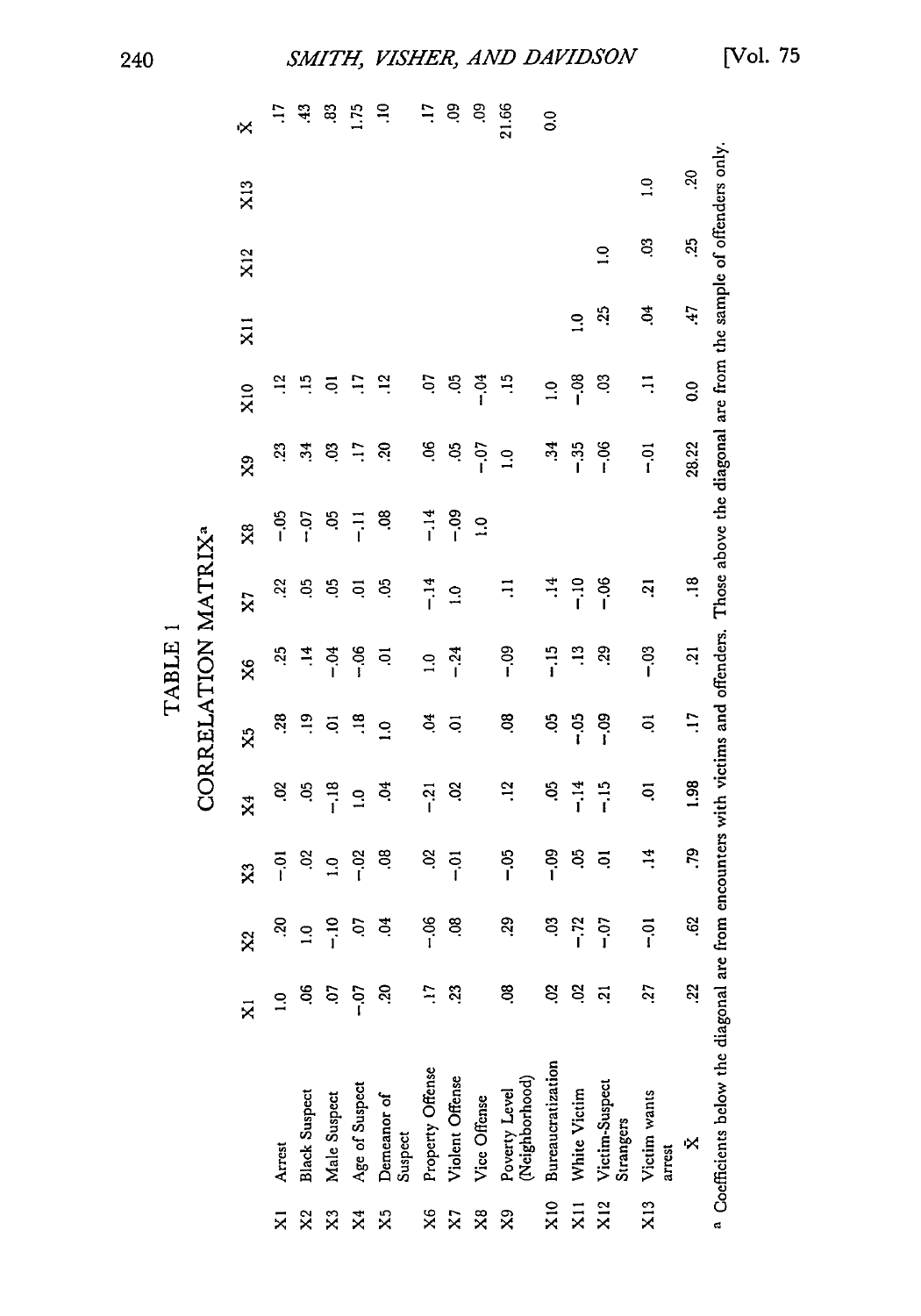encounters with only suspects. A complete correlation matrix with means for all variables is presented in Table 1.

The variables "black suspect" and "male suspect" are dummycoded, and age is a three-category ordinal indicator of suspect age (under nineteen, nineteen to thirty-five, and over thirty-five). Demeanor is a binary variable, coded "one" if the suspect is antagonistic toward police. Type of offense is coded into a series of dummy variables. For encounters with both complainants and suspects, the offense categories are: property offenses, violent offenses, and interpersonal disputes.27 For encounters with suspects only, the offense categories are: property offenses, violent offenses, vice offenses, and public order offenses. 28 Additionally, for encounters with suspects and complainants, three other dummy variables are included, representing complainant's race (1=white), victim-suspect relationship (1=strangers), and complainant's preference for arrest (1=victim wants arrest). Poverty level is the percent of households with annual family incomes of less than \$5,000. Bureaucratization is the sum of three standardized variables: department size, number of ranks, and number of occupational titles in each department. The mean inter-item correlation among the components of this measure is .739.

#### IV. FINDINGS

Table 1 describes bivariate relationships between arrest and various aspects of police-citizen encounters. The coefficients above the diagonal were generated from the sample of encounters where both suspects and victims were present. There is a moderate association between race and arrest  $(r=.20)$  in the suspects-only data, but almost no race/arrest relationship exists when both victims and suspects were involved (r=.06). Similarly, in encounters with suspects only, arrest is moderately correlated with the poverty level of the neighborhoods in which encounters occurred  $(r=.23)$ . When the encounter involved both a suspect and a victim, however, the association between arrest and poverty level is considerably weaker (r=.08).

While bivariate measures suggest that race and poverty level are more strongly related to arrest decisions in encounters which do not involve complainants, it would be premature to accept this position. A multivariate method is necessary to assess the effect of race on arrest after controlling for other potential specifiers of arrest decisions. Due to the inapplicability of OLS in the presence of a binary dependent varia-

**<sup>27</sup>** 'Interpersonal Disputes' is treated as the reference category in subsequent analysis.

**<sup>28</sup>** 'Public Order Violations' is treated as the reference category in subsequent analysis.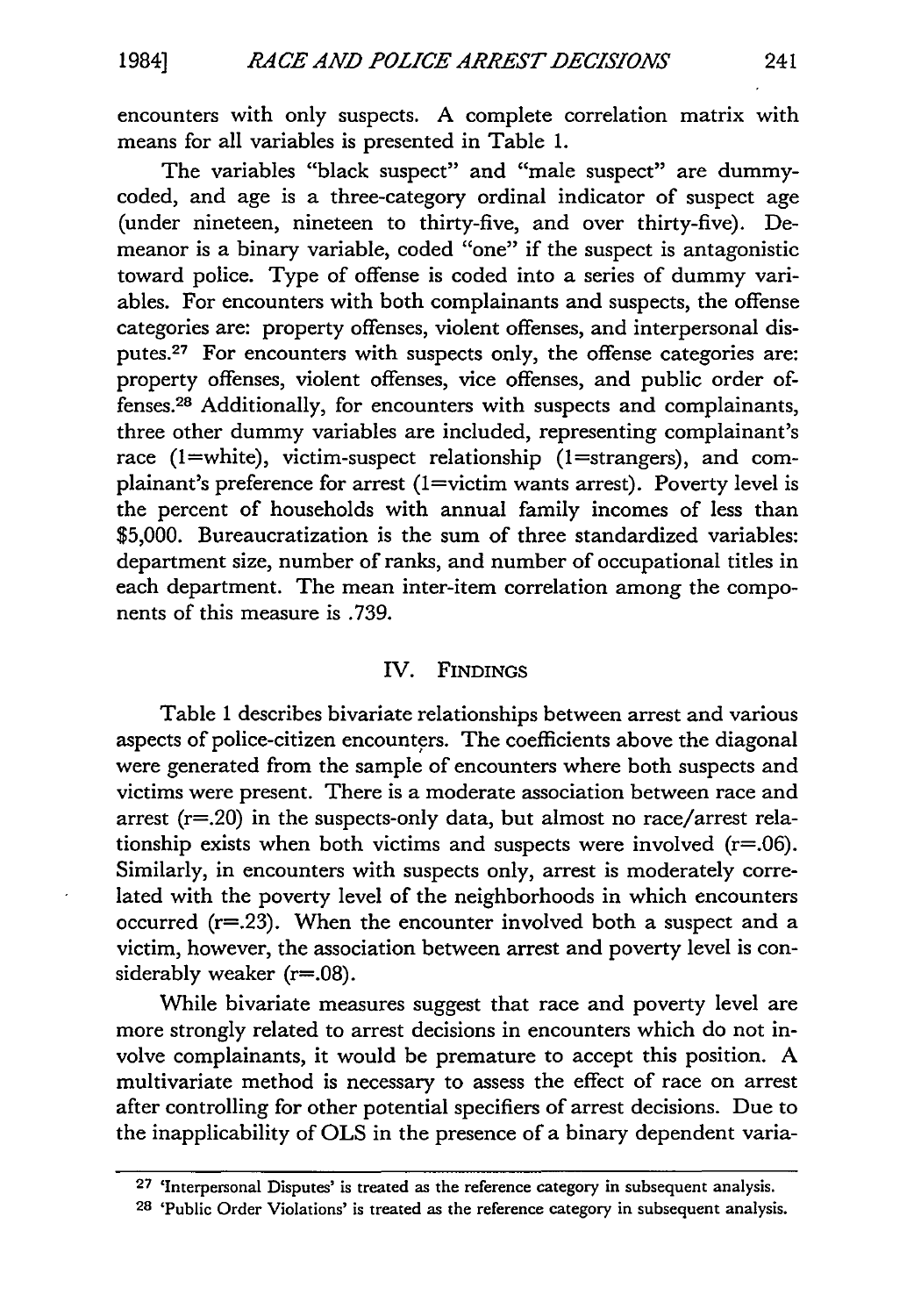ble, the following analysis uses probit, a nonlinear probability model.<sup>29</sup>

#### **A.** ENCOUNTERS WITH OFFENDERS ONLY

We begin our analysis by examining determinants of arrest in encounters without complainants. Table 2 presents a series of probit models addressing the influence of race on arrest decisions. Model 2.1 predicts arrest only on the basis of suspect race. Results of this model TABLE 2

| Variable                        | <b>Alternative Models</b> |                 |                     |                       |  |
|---------------------------------|---------------------------|-----------------|---------------------|-----------------------|--|
|                                 | 2.1                       | 2.2             | 2.3                 | 2.4                   |  |
| <b>Black Suspect</b>            | $.610*$<br>$(3.69)$ **    | .376<br>(2.03)  | .244<br>(1.25)      | 1.190<br>(2.18)       |  |
| Male Suspect                    |                           | .001<br>(.003)  | $-.014$<br>$(-.06)$ | .643<br>(1.36)        |  |
| Age of Suspect                  |                           | .004<br>(.03)   | $-.055$<br>$(-.41)$ | $-.070$<br>$(-.51)$   |  |
| Demeanor of<br>Suspect          |                           | 1.075<br>(4.07) | 1.032<br>(4.66)     | 1.034<br>(3.82)       |  |
| <b>Property Offense</b>         |                           | 1.031<br>(4.70) | 2.032<br>(4.40)     | 1.023<br>(4.57)       |  |
| Violent Offense                 |                           | 1.224<br>(4.47) | 1.231<br>(4.39)     | 1.216<br>(4.30)       |  |
| Vice Offense                    |                           | .044<br>(.12)   | .079<br>(.23)       | .057<br>(.16)         |  |
| Poverty Level<br>(Neighborhood) |                           |                 | .014<br>(2.19)      | .015<br>(2.33)        |  |
| Bureaucratization               |                           |                 | .002<br>(.06)       | $-.002$<br>$(-.06)$   |  |
| Black Suspect × Male Suspect    |                           |                 |                     | $-1.107$<br>$(-1.91)$ |  |
| Constant                        | $-1.26$                   | $-1.69$         | $-1.84$             | $-2.40$               |  |
| Likelihood Ratio                | 13.93                     | 65.54           | 71.01               | 75.10                 |  |
| $R^{2***}$                      | .04                       | .21             | .23                 | .24                   |  |

# PROBIT ESTIMATES OF DETERMINANTS OF ARREST FOR **ENCOUNTERS** WITH SUSPECTS ONLY (N=339)

Maximum likelihood probit coefficient.

Asymptotic T-Ratio.

This statistic is analogous to the coefficient of determination in linear regression models. For computational details, see G. Judge, W. Griffiths, R. Hill, & T. Lee, *The Theory and Practice of Econometrics* 525 (1982).

*29 See generally* D. FINNEY, PROBIT **ANALYSIS** (1971).

242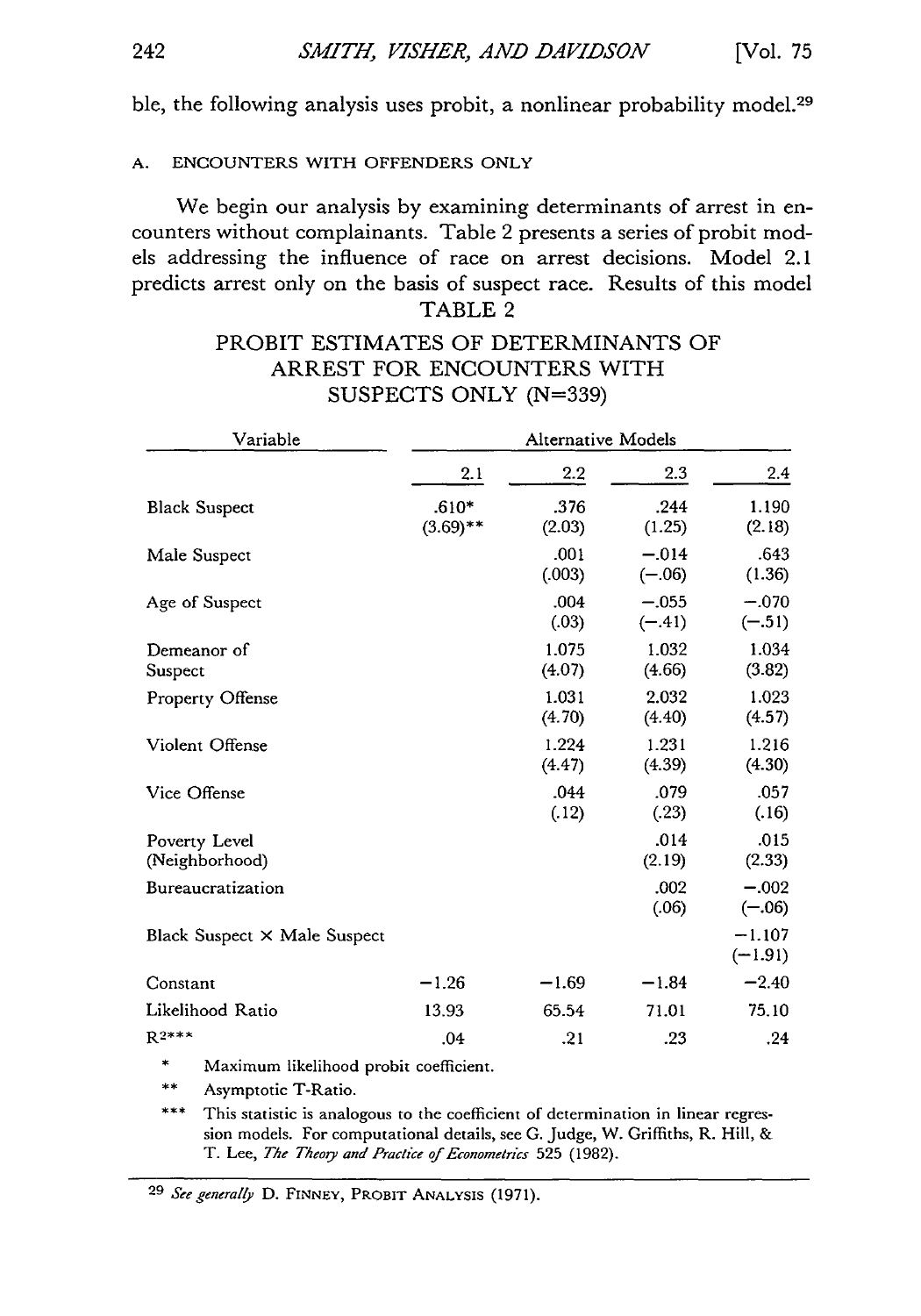show race to be a significant determinant of arrest when other aspects of police-citizen encounters are ignored  $(t=3.69)$ .

The significant bivariate race effect on arrest decisions is a point of general consensus. Controversy emerges when one attempts to explain this effect. As noted earlier, several scholars argue that the apparent race effect is merely a consequence of the correlation between race and other arrest determinants, such as socio-economic status. Others maintain that the race effect persists after controlling for other determinants of arrest. Model 2.2 directly addresses this debate. This model posits arrest as a function of suspect race, sex, age, demeanor, and the type of offense (violent, property, vice, or public order violation). Results indicate that suspect race continues to have a significant effect on the probability of arrest when other encounter-level covariates are held constant ( $t=2.03$ ). Thus, blacks still appear more likely to be arrested after controlling for demeanor, offense type, and other demographic characteristics.

In model 2.3, two contextual variables are introduced as controls: poverty level of neighborhood and bureacratization of police agency. When these variables are included, the race effect is no longer significant  $(t=1.25)$ . This model indicates that police are more likely to arrest as the poverty level of the neighborhood increases, but that police arrest decisions are not affected by bureaucratization of police agencies. Thus, as Werthman and Piliavin have suggested, different styles of policing are related to the socio-economic contexts in which police-citizen encounters occur.30 That suspect race becomes nonsignificant when status characteristics of neighborhoods are controlled suggests that socio-economic status rather than suspect race is the axis around which arrest discrimination revolves. Both black *and* white offenders encountered in poorer neighborhoods suffer from discriminatory application of law by police.

To this point, we have concentrated on the direct effect of race on decisions to arrest. We now turn to the question of whether race interacts with other variables in our model to systematically influence the likelihood of arrest. To identify interaction effects, we initially reestimated model 2.3, without the race variable, in two independent samples: encounters with white suspects and encounters with black suspects. Estimated effects of the independent variables across these two samples were tested to determine if their differences could be attributable to chance.<sup>31</sup> This procedure identified only one significant interaction-

**<sup>30</sup>** Werthman & Piliavin, supra note **23,** at 75-89.

**<sup>31</sup>** For a detailed discussion of the procedure for testing of parallel slopes, see Smith, The Organizational Context of Legal Control, 22 Criminology -, n.5 (1984) (forthcoming), and Visher, *Gender Police Arrest Decisions, and Notions of Chivalry*, 21 Criminology 5, 25 (1983).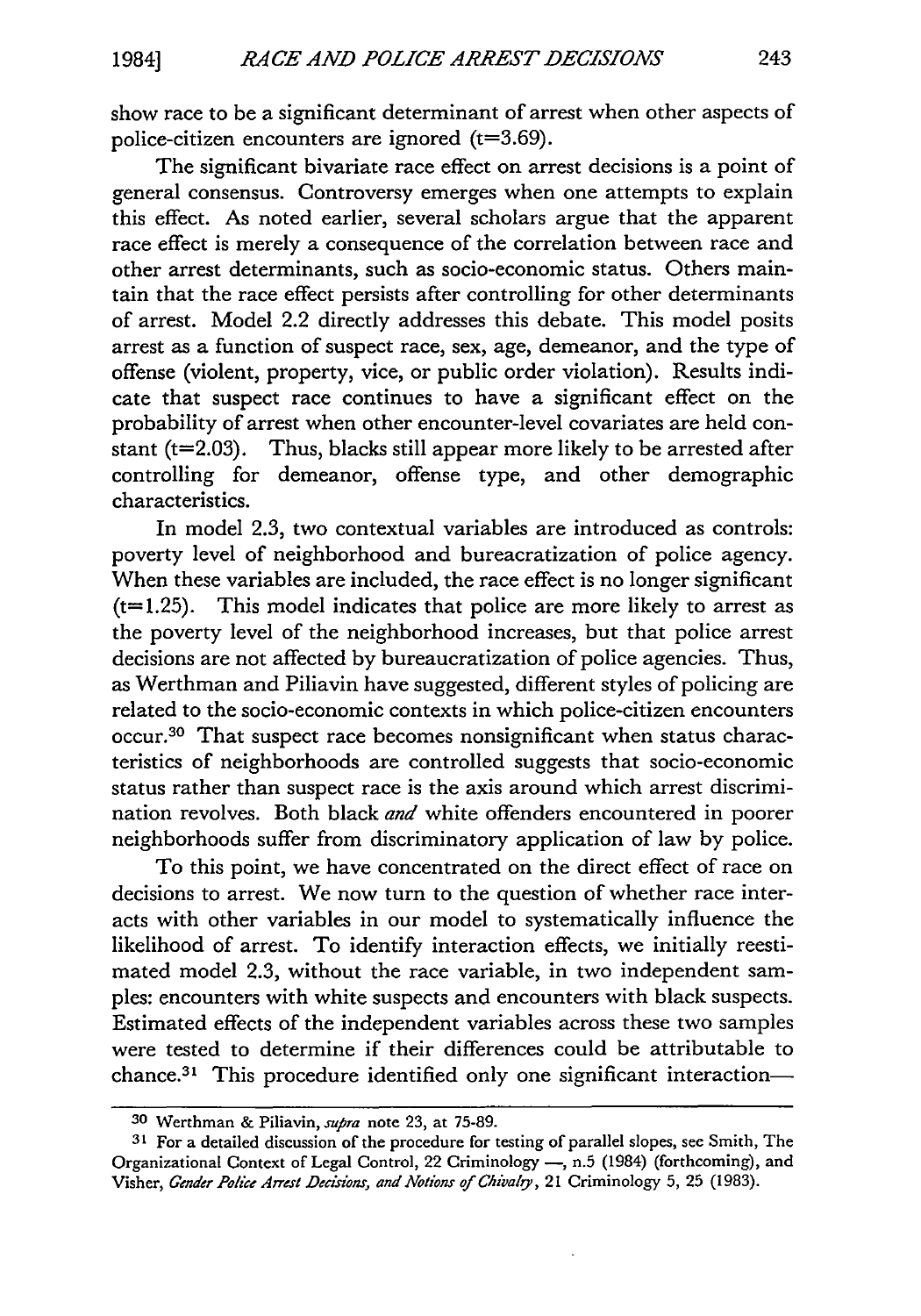black suspect-male suspect-and a term representing this interaction was computed and included in model 2.4.

Examination of coefficients from model 2.4 indicates that when other variables are held constant, the suspect's race affects police arrest decisions for females but not for males. While black and white males appear equally likely to be arrested, black females are significantly more likely to be arrested than their white counterparts. Moreover, white females are the least likely group to be taken into custody by police, suggesting that chivalrous treatment is only directed toward white female offenders while black female suspects are treated similarly to males, both black and white.<sup>32</sup>

#### B. ENCOUNTERS WITH COMPLAINANTS AND SUSPECTS

The second set of models in Table 3 examines the direct and conditional effects of suspect and victim race on arrest decisions. Model 3.1 estimates the effect of both suspect race and victim race on arrest decisions, ignoring other aspects of police-citizen encounters. The results indicate that black suspects are somewhat more likely to be arrested in encounters involving both complainants and suspects when controlling for race of victim. Furthermore, arrest occurs slightly more often in encounters involving white victims, once race of suspect is held constant.33 Thus, race of suspect and victim have independent direct effects on the probability of arrest. Specifically, the predicted probabilities of arrest for all racial combinations of victims and offenders are .107 (white suspect-black victim), .189 (white suspect-white victim), .218 (black suspect-black victim), and .336 (black suspect-white victim).

The race effects in model 3.1 vanish when other potential determinants of arrest are included. Model 3.2 indicates that arrest decisions in these encounters are explained by suspect demeanor, type of offense, relationship between victim and suspect, and complainant's desire that the offending party be arrested. Once these factors are held constant, race, sex, and age have no direct effect on the probability of arrest. Additionally, model 3.3 indicates that contextual variables (poverty level and bureaucratization of police agency) do not significantly affect the probability of arrest independently of encounter-level factors. Thus, in encounters involving suspects *and* victims, both race of suspect and socio-economic status of neighborhood have little direct impact on arrest decisions.

**<sup>32</sup>** Visher, *supra* note 31, at 20-22.

**<sup>33</sup>** Additional analysis involving product terms failed to indicate any interaction effect between these two variables.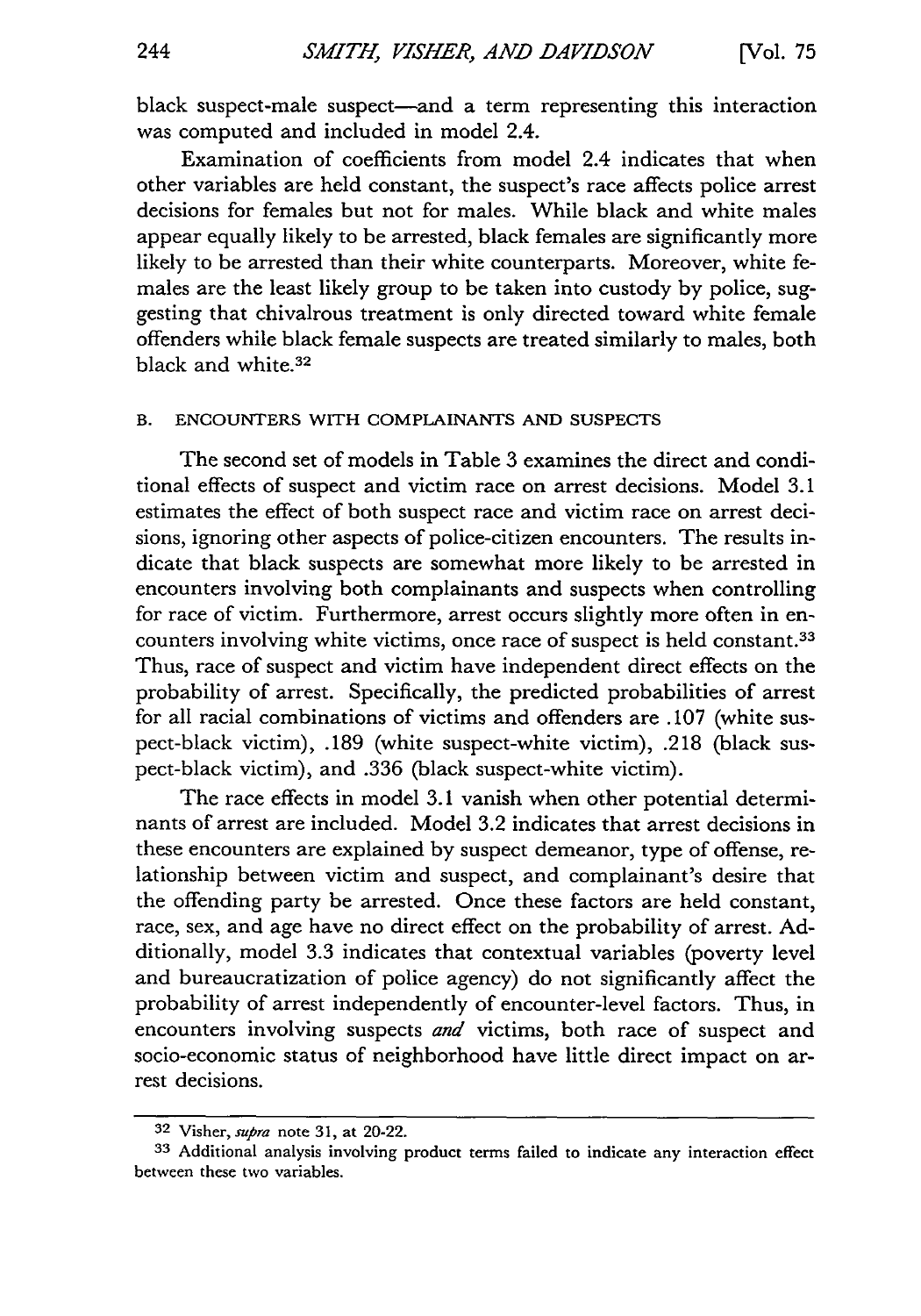Finally, model 3.4 examines the interaction between race and other aspects of police-citizen encounters. To identify interaction terms included in this model we reestimated model 3.3 for independent samples

#### TABLE 3

# PROBIT ESTIMATES OF DETERMINANTS OF ARREST FOR ENCOUNTERS WITH COMPLAINANTS AND SUSPECTS (N=272)

| Variable                           |                      | <b>Alternative Models</b> |                     |                      |  |  |
|------------------------------------|----------------------|---------------------------|---------------------|----------------------|--|--|
|                                    | 3.1                  | 3.2                       | 3.3                 | 3.4                  |  |  |
| <b>Black Suspect</b>               | .456*<br>$(1.83)$ ** | .340<br>(1.20)            | .295<br>(1.02)      | .228<br>(.72)        |  |  |
| White Victim                       | .360<br>(1.50)       | .120<br>(.36)             | .172<br>(.58)       | $-.163$<br>(1.55)    |  |  |
| Male Suspect                       |                      | .123<br>(.47)             | .177<br>(.66)       | .349<br>(1.19)       |  |  |
| Age of Suspect                     |                      | $-.108$<br>$(-.79)$       | $-.124$<br>$(-.90)$ | $-.171$<br>$(-1.17)$ |  |  |
| Demeanor of<br>Suspect             |                      | .883<br>(3.71)            | .881<br>(3.67)      | .928<br>(3.72)       |  |  |
| <b>Property Offense</b>            |                      | .659<br>(2.73)            | .645<br>(2.64)      | $-.376$<br>$(-.92)$  |  |  |
| Violent Offense                    |                      | .947<br>(3.89)            | .961<br>(3.89)      | .938<br>(3.71)       |  |  |
| <b>Strangers</b>                   |                      | .671<br>(2.92)            | .690<br>(2.96)      | .601<br>(2.43)       |  |  |
| Complainant Wants<br>Arrest        |                      | .837<br>(3.78)            | .897<br>(3.85)      | .575<br>(1.82)       |  |  |
| Poverty Level<br>(Neighborhood)    |                      |                           | .010<br>(1.45)      | .013<br>(1.80)       |  |  |
| Bureaucratization                  |                      |                           | $-.033$<br>$(-.99)$ | $-.034$<br>$(-1.00)$ |  |  |
| White Victim $\times$ Property     |                      |                           |                     | 1.923<br>(3.65)      |  |  |
| White Victim $\times$ Wants Arrest |                      |                           |                     | .827<br>(1.78)       |  |  |
| Constant                           | $-1.24$              | $-1.92$                   | $-2.21$             | $-2.04$              |  |  |
| Likelihood Ratio                   | 3.44                 | 65.40                     | 67.86               | 84.28                |  |  |
| $R^{2***}$                         | .01                  | .23                       | .24                 | .30                  |  |  |

Maximum likelihood probit coefficient.

\*\* Asymptotic T-Ratio.

**\*\*\*** This statistic is analogous to the coefficient of determination in linear regression models. For computational details, see **G.** Judge, W. Griffiths, R. Hill, **&** T. Lee, The Theory and Practice of Econometrics 525 (1982).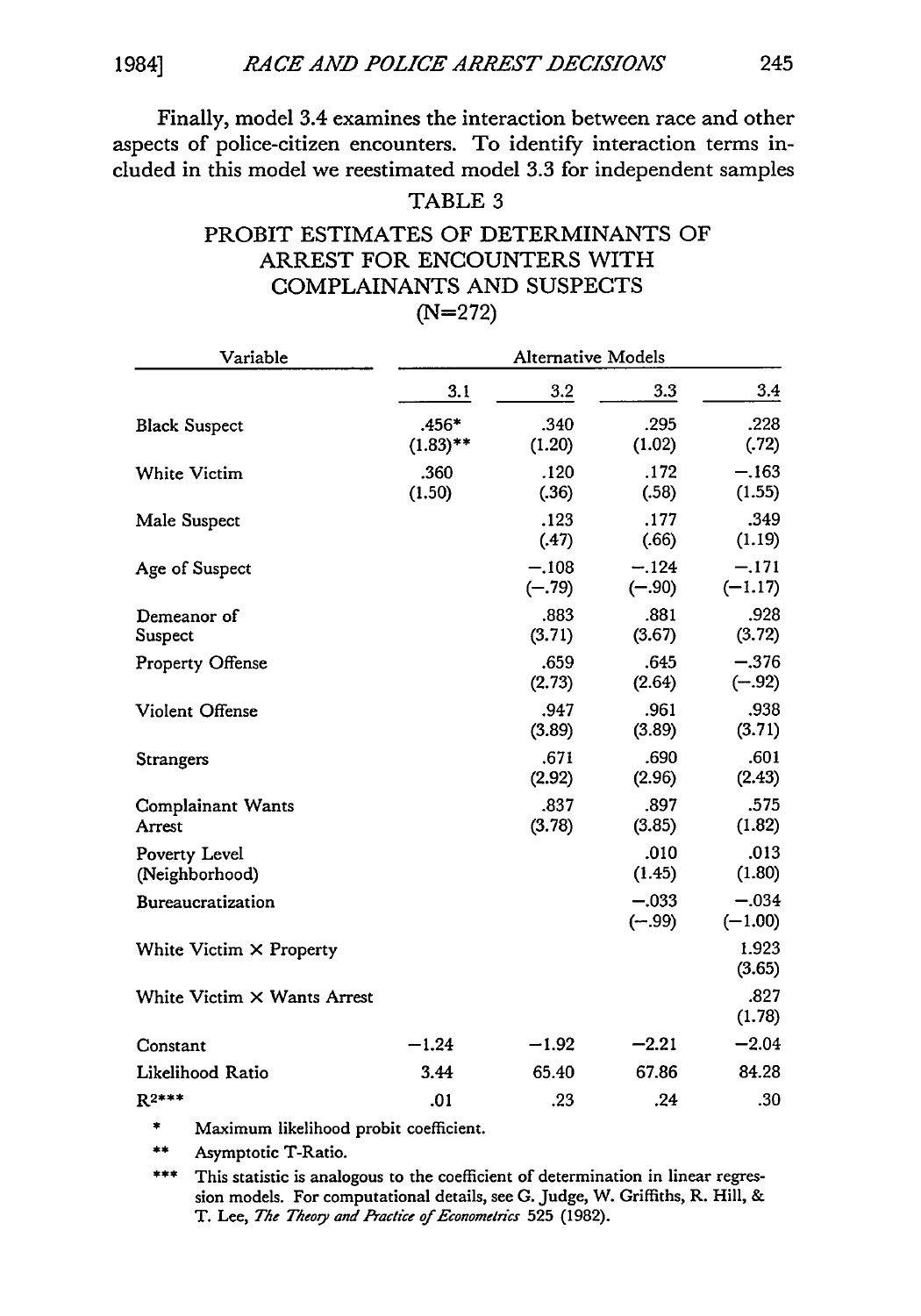based on race of offender and victim. This procedure identified two interaction effects which are included in model 3.4. First, with property offenses, police are significantly more likely to arrest when the victims are white. Second, police are somewhat more likely to comply with white victims' requests for arrest.

These results suggest that in encounters involving victims and offenders, police decisionmaking turns more on the race of the victim than the offender. Indeed, in these encounters, the suspect's race has no direct or conditional impact on the probability of arrest. Collectively, these results have important implications, given the reactive nature of most law enforcement. They suggest that police are more willing to abdicate their adjudicatory role to white complainants and to define property offenses committed against whites as more serious and subject to a more legalistic response. This pattern of differential police response means that black victims are, in certain circumstances, denied the protection of law.

#### V. **DISCUSSION**

Results from this analysis indicate that police arrest decisions are influenced by the race of victims in encounters involving both suspects and complainants, and by the race of female suspects. Previous research on racial bias in arrest decisions has limited discussion to whether black suspects are more likely to be arrested. This approach addresses only one possible form of racial disadvantage, which might be *called punitive difirential enforcement.* Focusing on whether police arrest more blacks than whites ignores a possible form of racial bias, which might be called *diffirential responsiveness* to black victims. The major differences between these two forms of racial bias is that one is suspect-directed while the other is victim-directed. The following discussion focuses on findings relevant to both forms of racial bias in police decisionmaking.

In encounters without complainants, the suspect's race has no direct impact on decisions to arrest. Although initial analysis (models 2.1 and 2.2) did reveal a significant race effect, the introduction of contextual factors, such as neighborhood poverty level, eliminated this relationship; arrests were found to occur more often in the relatively poorer neighborhoods. Thus, in encounters without complainants, race *is* artifactual, although not for previously suggested reasons such as differences in demeanor.<sup>34</sup> Moreover, while both black and white suspects are more likely to be arrested in poorer neighborhoods, the differential racial composition of lower-status neighborhoods creates a significant racial disparity in populations of arrested persons.

*<sup>34</sup> See supra* note 4 and accompanying text.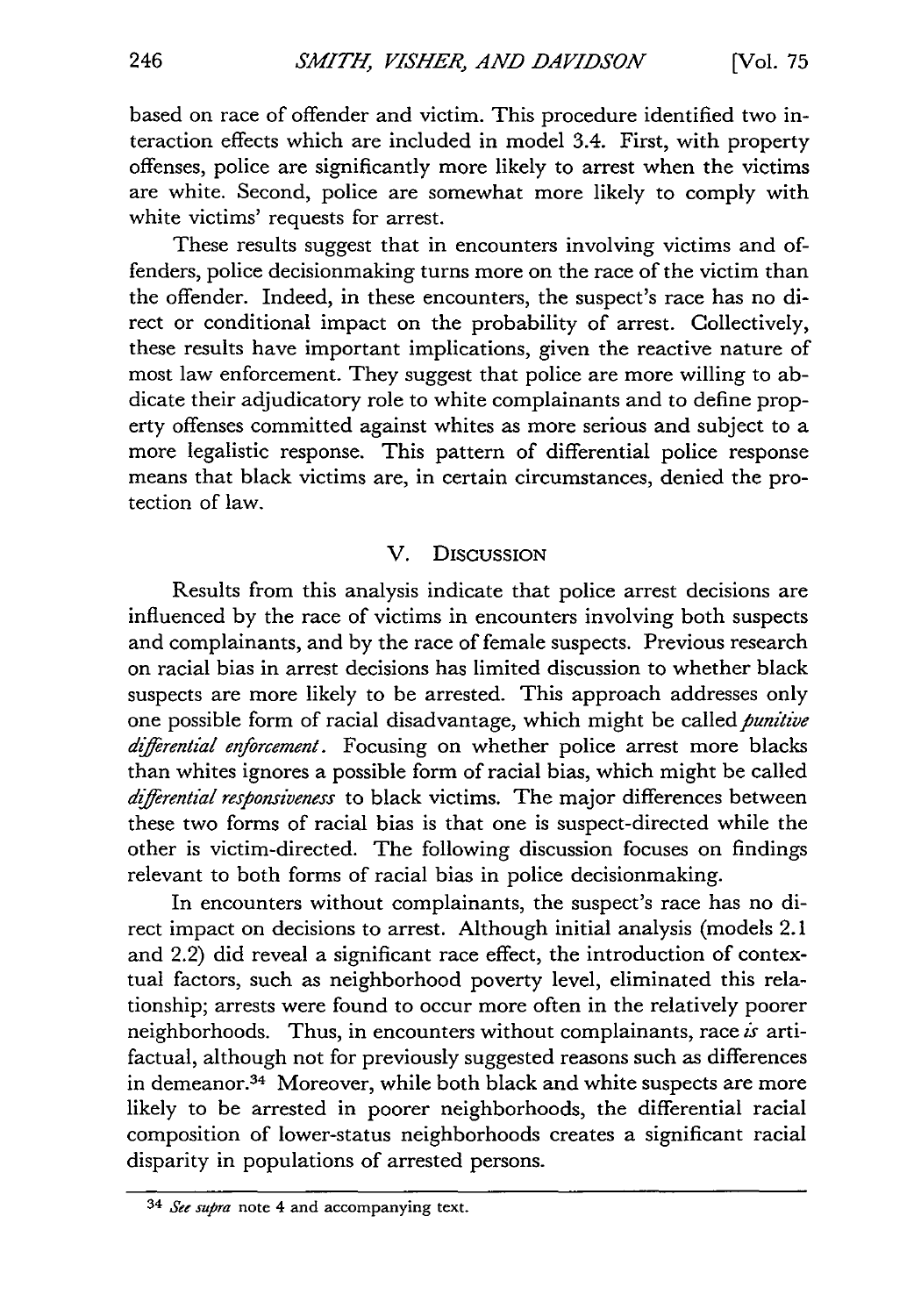There is support for the thesis that police behave differently across status context. In their analysis of police encounters with gang members, Werthman and Piliavin argue that "residence in a *nezhborhood* is the most general indicator used **by** police to select a sample of potential law violators."35 To the extent that police may be predisposed to arrest in poor neighborhoods, suspects encountered in poorer areas suffer from a form of "ecological contamination." Police may ascribe more perjorative traits to these suspects, heightening their propensity to arrest.36

Despite previous supporting research, interpretation of this finding must be made cautiously. The data do not reflect income or occupational status of individual suspects, only of the neighborhoods in which they were encountered. Thus, the effect of neighborhood socio-economic status on the probability of arrest may be picking up the unmeasured effect of a causal relationship at the individual level.<sup>37</sup> However, the neighborhood effect is independent of the race of encountered suspects which is, to some extent, an imperfect proxy for the socio-economic status of individual offenders. To the degree that race is a proxy for individual status position, then the effect of neighborhood status on arrest decisions suggests that all suspects confronted in poorer neighborhoods share a common fate-an increased probability of arrest.

The data regarding the differential treatment of black vis-a-vis white female offenders, however, is more conclusive. The predicted mean probability of arrest for black females is within the sampling error of arrest probabilities for all male offenders, both black and white. Thus, one could not argue that all female offenders receive preferential treatment from police. This finding is similar to results reported in two recent studies that found black females, relative to white females, to be treated more punitively by police and the courts than black males vis-avis white males.38 In summary, race has limited utility in explaining police arrest decisions in encounters without complainants, with the exception of differential police response to black and white female suspects.

**<sup>35</sup>** Werthman & Piliavin, *supra* note **23,** at **76** (emphasis in original).

**<sup>36</sup>** Black concurs with this thesis in his recent study of dispute settlement **by** police, noting that social class is a major determinant of how police handle interpersonal disputes. **D.** BLACK, THE **MANNERS AND CUSTOMS** OF THE **POLICE** 142-47 (1980); *see also* P. Rossi, R. BERK & B. **EIDSON, THE** ROOTS OF **URBAN** DISCONTENT 165-79 (1974); **J. RUBINSTEIN,** CITY **POLICE** 218-66 (1973). Thus, our finding that socio-economic status of neighborhood, rather than race of offender, influences police arrest decisions had been anticipated in some earlier work.

**<sup>37</sup>** For a discussidn of issues in cross-level inference, see 8 L. **BURNSTEIN, REVIEW OF RE-**SEARCH **IN EDUCATION** 155 (1980).

**<sup>38</sup>** *See* Visher, *supra* note **31,** at 20-22; Datesman & Scarpitti, *Unequal Protectionfor Males and Females in the Juvenile Court,* **WOMEN,** CRIME **AND** JUSTICE **300-19 (S.** Datesman **&** F. Scarpitti eds. **1980).**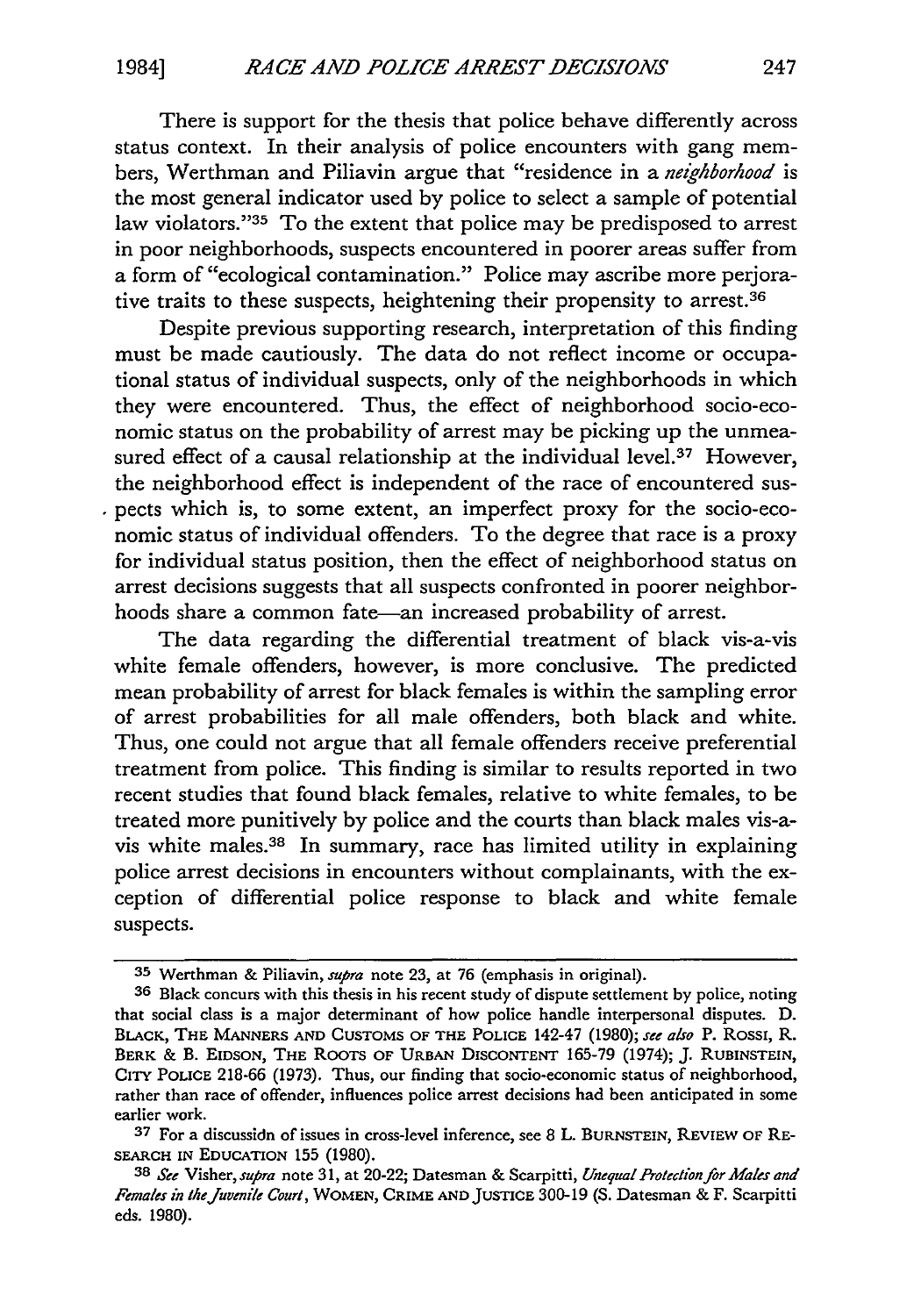In encounters with both complainants and suspects, police have more information at hand to assess the propriety of arrest. The social relationship between the suspect and victim will be known to police. In addition, complainants may request specific police action, such as arrest or leniency. Our analysis indicates that in these encounters, suspect race has neither direct nor conditional effect on the probability of arrest.

Although we discovered little evidence of racial bias against suspects, differential police responsiveness toward victims is evident. Police are more likely to arrest in situations involving white complainants, while denying black complainants in similar situations the protection of law. Differential responsiveness appears strongest with property crimes and encounters in which complainants want offenders arrested. In both situations, police are more responsive to white victims.

Why are police more likely to comply with requests for arrests from white victims? Why are police more likely to arrest in encounters involving property crimes if the victim is white? One plausible interpretation is that differential treatment reflects the degree of social distance between police and blacks. Previous work suggests that police view nonwhites as hostile and resentful toward them.<sup>39</sup> Police may view black complainants as less deserving of legal protection. Reduced police responsiveness toward black victims may be one manifestation of a generally unsympathetic police posture toward minority groups generally, and blacks specifically.<sup>40</sup> In encounters without complainants, arrest is more likely to occur in lower status neighborhoods perhaps because offenders encountered in such contexts are viewed as more deserving of arrest. When complainants are present, decisions to arrest may reflect police perceptions of the credibility of victims and police feelings as to whether the complainants deserve to have the law mobilized in their behalf. In both situations, subjective evaluation by police will determine police action. In the subjective calculus of police decisionmaking, suspects confronted in poorer neighborhoods and black victims appear disadvantaged.

Differential police responsiveness has crucial implications for our reactive policing system which depends on citizen complainants.<sup>41</sup> Differential responsiveness toward victims is a more invisible form of police discrimination. Proactive racial bias in policing directed against black suspects can be offset, in part, by prosecutors refusing to fully prosecute such cases. Yet if police are less likely to arrest in instances involving

**<sup>39</sup>** See, *e.g.,* P. Rossi, R. BFRK **&** B. **EIDSON,** *supra* note 36, at 165-79.

**<sup>40</sup>** In some ways, this argument parallels our interpretation of more punitive police action toward lone offenders encountered in poor neighborhoods.

*<sup>41</sup> See, e.g.,* M. BROWN, supra note 17; Reiss, *DiscretionaqJuslice,* HANDBOOK OF CRIMI-**NOLOGY** (D. Glaser ed. 1974).